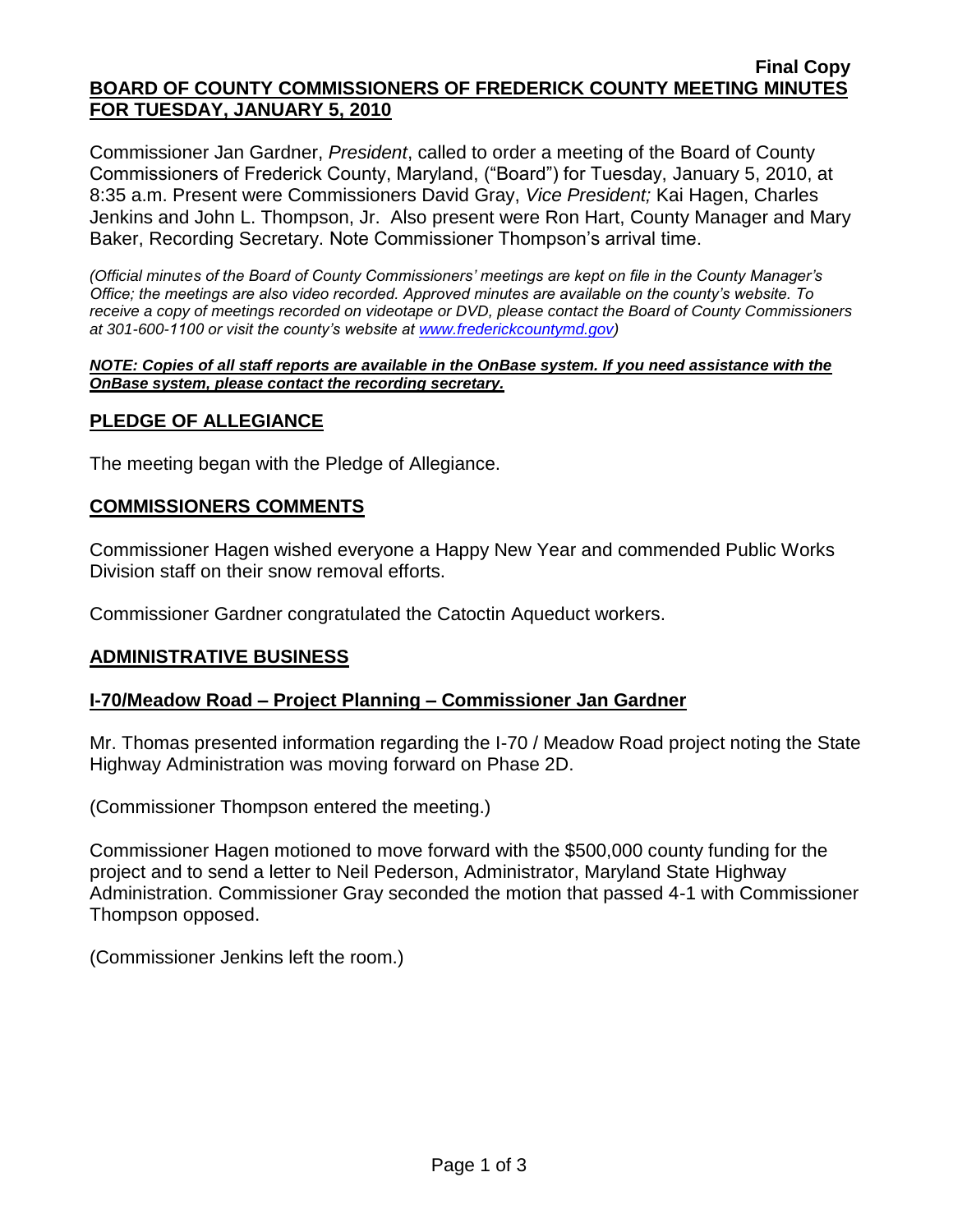#### **Final Copy BOARD OF COUNTY COMMISSIONERS OF FREDERICK COUNTY MEETING MINUTES FOR TUESDAY, JANUARY 5, 2010**

#### **WORKSESSION**

# **FY 2011 Mental Health Service Plan - Robert Pitcher, Mental Health Management Agency of Frederick County, Inc.**

Mr. Pitcher presented the FY 2011 service plan.

Commissioner Gray moved approval of the letter of concurrence for the FY 2011 Mental Health Service Plan.

(Commissioner Jenkins entered the room.)

Commissioner Hagen seconded the motion that passed 5-0.

The Board requested this item appear on the consent agenda in the future when scheduled.

### **ADMINISTRATIVE BUSINESS**

#### **Decision on Water and Sewer Amendment #WS-09-02 - Board of County Commissioners Changes to Text of Water and Sewerage Plan (Public Hearing Held 10- 20-09) – Eric Soter and Jim Gugel, Planning Division**

Mr. Soter and Mr. Gugel presented the proposed amendment to require any extension or expansion of water and sewer facilities to be consistent with the county's comprehensive plan and the municipality's comprehensive plan.

Commissioner Thompson moved approval of the amendment as presented. Commissioner Gary seconded the motion that failed 2-3 with Commissioners Gardner, Hagen and Jenkins opposed.

# **Online Sale of Frederick County General Obligation Public Facilities Bonds - Sam Ketterman, Davenport & Company LLC; James Cumbie, Venable LLP and John Kroll, Finance Division**

(Commissioner Thompson left the meeting.)

Mr. Ketterman, Mr. Cumbie and Mr. Kroll explained to the Board the procedure of selling bonds. The bids arrived at 11:00 a.m. for the Series A Bonds, with the apparent low bidder being Citigroup Global Markets, Inc.

The bids would be verified and a resolution prepared to finalize the sale of the bonds.

The bids for the Series B Bonds arrived at 11:30 a.m., with the apparent low bidder being Citigroup Global Markets, Inc.